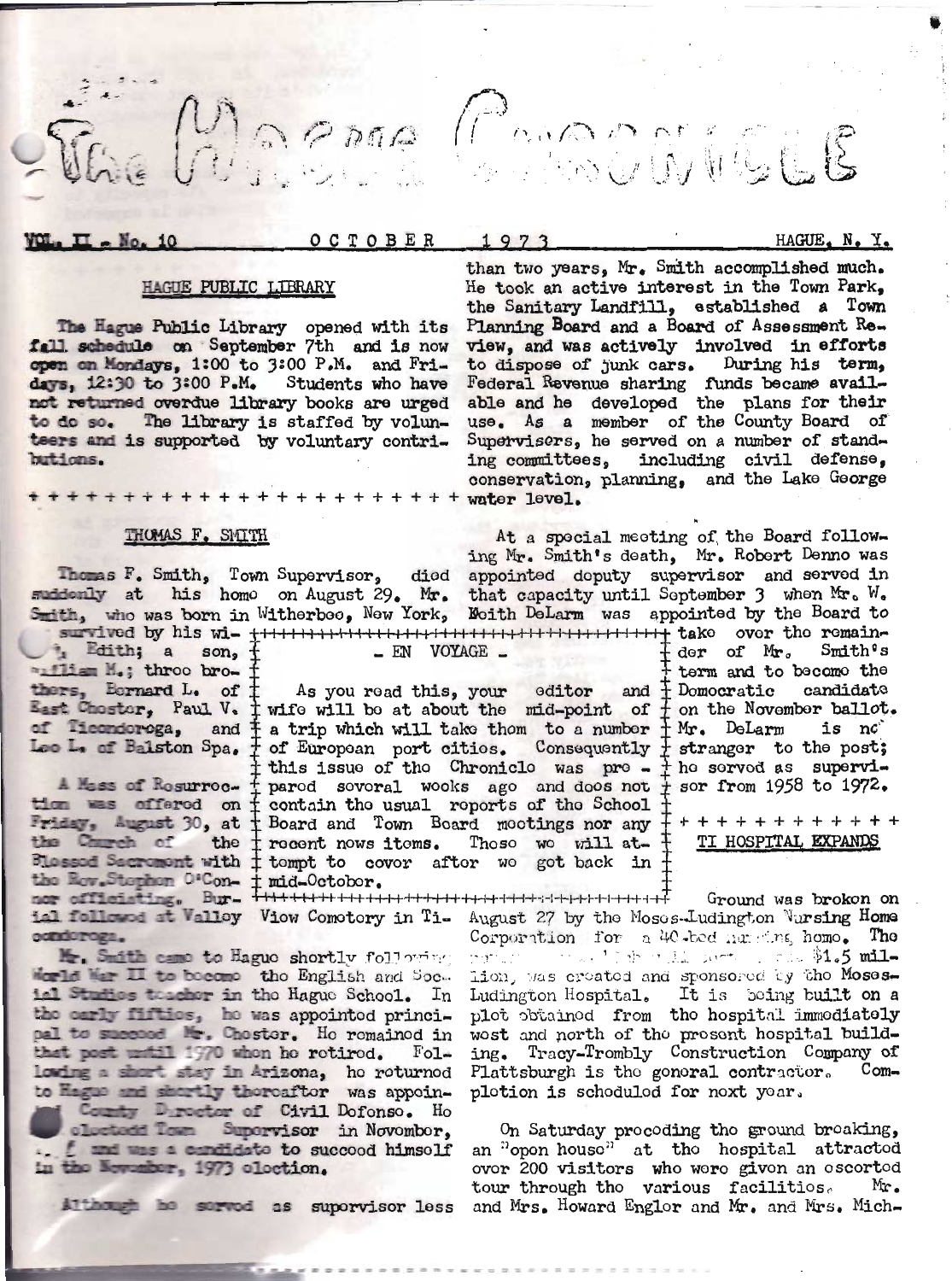THE HAGUE CHRONICLE is edited and published monthly by Emil Seerup, Box 2504, Silver Bay New York, 12784. It is mailed free-of-charge to all residents of the Town of Hague. Ιť is supported financially by civic minded citizons and local civic organizations. Nows itoms Mad

terest to the people of the create in the

(continued from page one) ael Rogers represented Hague on the "open house" committoo.

Tho nursing homo is boing financed, part, by a \$1.2 million, 40-year mortgage<br>loan arranged through the New York State<br>Housing Finance Agency. The loan was consumated at a two-hour session immodiately proceding the ground-breaking exercises, whore about ton lawyors and nursing home officials chocked and double chocked a stack of documents about two inches thick.

Tho nursing homo will bo solf supporting and will have its own staff and omployoes. It will got its diotary and laundry sorvicos from the hospital.

and Haguo aroas for moro than sixty yoars. Its foundor was Horace Mosos, a doscondant of one of Ticondoroga's early sottlers and an unclo of Harvoy Moses who prosently residos on Sabbath Day Point. Horaco loft Ticondoroga at the age of 21 and made his fortuno in Massachusotts in the papor manufacturing business. His aunt, Mary Moses Shattuck, sot up a trust fund in hor will for community charitablo purposos. Whon sho died in 1906, Horace was named executor. Ho immodiatoly got together with Dr. Cummins<br>and members of the Town Board and plans to build a hospital wore made. However, heirs of Mrs. Shattuck successfully broke the will and monoy alroady oxpondod for the hospital had to be restered to the estate. Wonetheloss, Horaco, togethor with other publicspirited citizons, made good on their promise to build a hospital. This building a now part of the Emily v. Moses Apropriat Building, so-namod in momory of horses's mothor, and was later converted to a nurses? homo.

In 1920-21 Horaco Mosos again furnished initiative and much of the money for the building which is now the Mosos-Ludington Hospital. Considerable help was also given by Mrs. Ludington of Springfield, Mass. whoso husband had boon in tho papor business

with Horace. In 1946 the hospital as we now know it was completed. In 1950 the nurses' home was enlarged to its present size. Mrs. Marjorie Laundree of Hague is presently in charge of the corps of nurses,

s palas is now planting an extension Vo the hospital to incroase its capacity to 87 hods. Work on this expansion is expected to begin in about two years.

#### HOME BUREAU TO MEET

The Mohican Chapter of Home Bureau Federation will open its fall schodule with a mooting on October 2nd at 10:00 A.M. in the Baptist Church Annox.

### TAX EQUALIZATION RATE

The assessed value of real property in tho various towns is dotorminod by tho Town's Board of Assessors.' The standard of assossmont proscribod by law is that all The hospital has served the Ticonderoga property in each assessing unit be assessed at full valuo.

> Bocauso of fluctuations in markot value of proporty, it would be a most difficult task to havo assossed valuos corrospond to actual markot valuos at all timos. For this roason assossed values gonorally remain constant, increase or decrease only when im-<br>provements or additions have been made. In In the Town of Hague, for example, current assossod valuos are intended to be 50% of 1967 truo valuo. This complies with the standards fixed by law as long as the assessed<br>values are at a uniform ratio or percentage of full value.

To dotormino stato aid duo tho various towns and school districts and to dotormino a fair tex rato in school districts comprisand the component non rate 经收入 医外科 is iserbimation by the State Board of Equalization and Assessmont. In Hague the equalization rate in 1970 was fixed at 70%: ٠in 1972 it was  $53\%$ .

True value of proporty is a matter of opinion only and it is not significant that tho state appraisers and the town assessors differ. Only if the percentage or ratio of assossod valuo to truo valuo is not uniform  $10^{-13}$ will inoquitios ariso.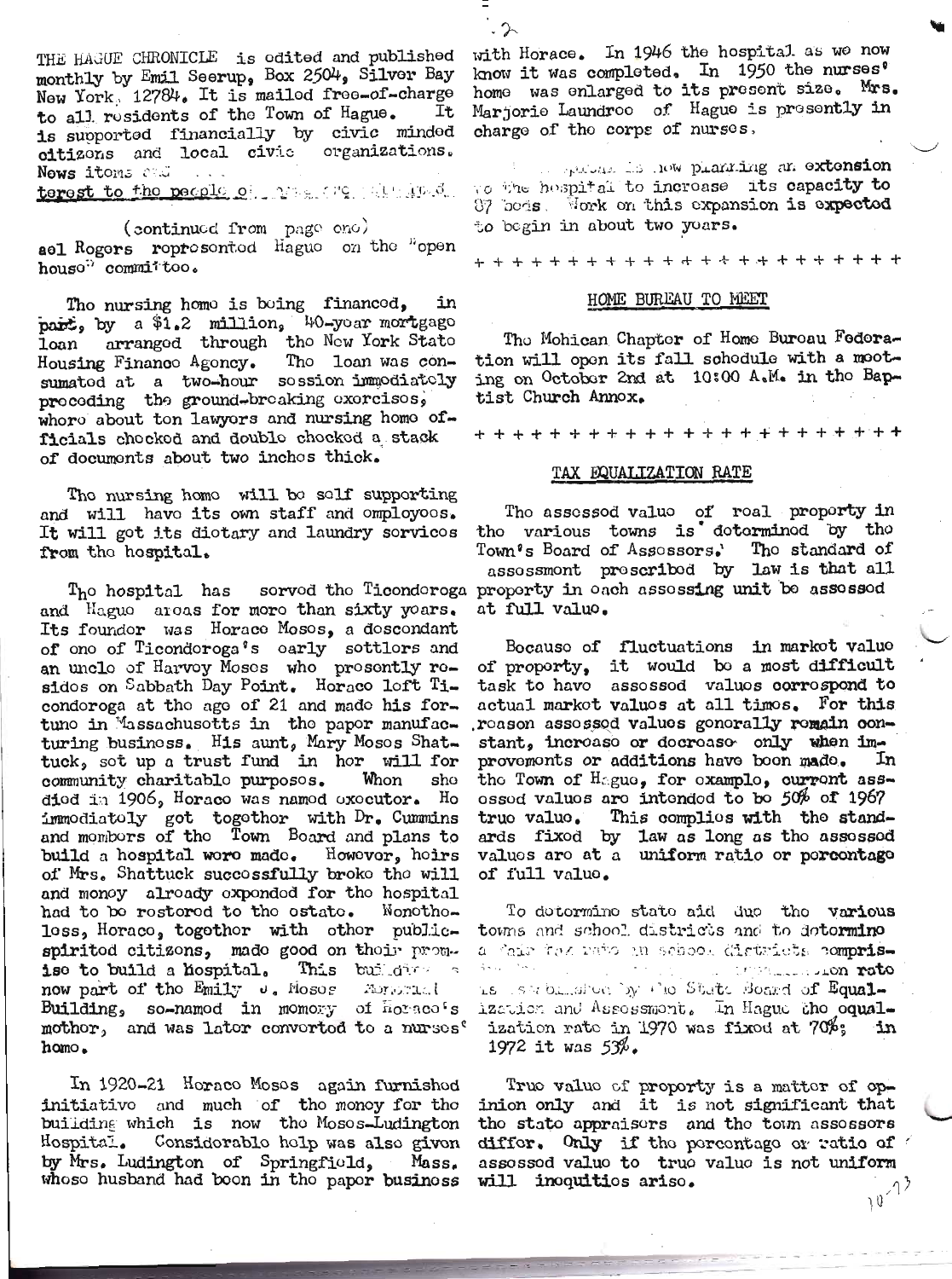In arriving at the 1970 and 1972 equalization rates, the State Board appraised a sampling of specific properties in Hague, 56 in  $1970$  and  $48$  in  $1972$ . The ratio between e assessed value and the true value of nch parcel was then determined. These ra-.os were then averaged and the 70% equalization rate in  $1970$  and  $5\%$  rate in 1972 were then computed. Since the assessed values did not materially change over the two-year period, the findings of the State Board indicate that market value increased an average of 32% in the two years; a piece of property worth \$10,000. in 1970 would be worth \$13,200. in 1972. It must be kept in mind that in arriving at its conclusions the State Board is not saying that each parcel<br>increased in value by  $32\%$ , but that proper-<br>ty as a whole increased that amount.

An interesting by-product of the study is the wide variation found to exist in the ratio of assessed value to true value in the individual parcels sampled. In the 1970 study ratios ranged from 37.5% to 101.21%, indicating that in the opinion of the State Board some assessments were as low as 37.5% of true value, and others were as high as 101.21% while the average was 70%. In the '772 study variations were as great, the nge being from 10% to 69.2% while the av- $-$ rage was  $53%$ .

\*\*\*\*\*\*\*\*\*\*\*\*\*\*\*\*\*\*\*\*\*\*\*

#### ENCON TO REGULATE WATER LEVEL

On tune 13, Governor Rockefeller signed into law a bill which relieves the International Paper Company from the obligation to combrol the Lake Goorge water level. This responsibility is now in the hands of the Department of Environmental Conservation and the operation of the dam site at Ticonderoga will be assigned to the Lake George Park Compission.

\*\*\*\*\*\*\*\*\*\*\*\*\*\*\*\*\*

## SALE LATER SURVEY UPDATED

The results of the sanitation survey being conducted by the Department of Environmental Consumption have been updated to Ingust 9. As of that dato, the sanitation

milities of 2,666 dwellings have been in-Acted with the following results: 1992 have proved to be satisfactory. 627 are quest mable, and 47 have failed completely. In the first report one out of 70 systems

proved unsatisfactory. In the updated report this has increased to one out of 57. tho This does not take into consideration numbor of quostionable systems which will prove to be unsatisfactory.

# FISHING. IS GOOD

The Fish & Game Committee of the Lake Goorge Association reports that this year has been one of the bost in recent years for fishing lake trout and bass. Stocking during the past year consisted of 31,400 rainbow trout, 36,500 landlocked salmon, and 20,000 spring spawning rainbow trout. No lake trout were stocked because of hater -dolf  $\sim$  equives.  $chom = mot  $1 \text{cis}$ .$ 

### GEORGE THE MONSTER

\*\*\*\*\*\*\*\*\*\*\*\*\*\*\*\*\*\*\*\*\*\*\*

Perhaps the most authentic story of Goorgo the Monster appeared in the summer issuo of the Lake George Association Publication, Nows and Viows. Briofly, the facts are those:

In 1906, Harry Watrous, an artist and one time president of the National Academy of Dosign, and Colonel William Mann, oditor of Town Topics, a sort of scandal shoot covering the Now York Society goings on, were noighbors and good frionds summoring in Haguo. Thore were frequent wagers between the two men on which could catch the biggest fish.

One day Colonel Mann brought in what looked like a 30 or 40 pound lake trout.  $\mathbb{P}$  Mann, what a fish! said  $\mathbb{I}$ atrous admiringly as ho paid up. History fails to rocord what ho said later when he discovered the prize. trout was made of wood. Then it was Watrous' turn. He wont to work on a sizeable chunk of pino log and soon producod tho foar-somot creature that came to be known as Goorgo tho Monstor. Ho thon riggod up an anchor, ropos and pulloys so that from his boathouse he could cause George to suddenly broak water alongside an unsuspecting fisher man only to submorgo as quickly as ho had appoarod.

Whon Goorgo popped up bosido Colonol Mann's boat, Watrous says the colonel screamed like a banshoo, knolt to pray, then dived overboard and struck out for shore.